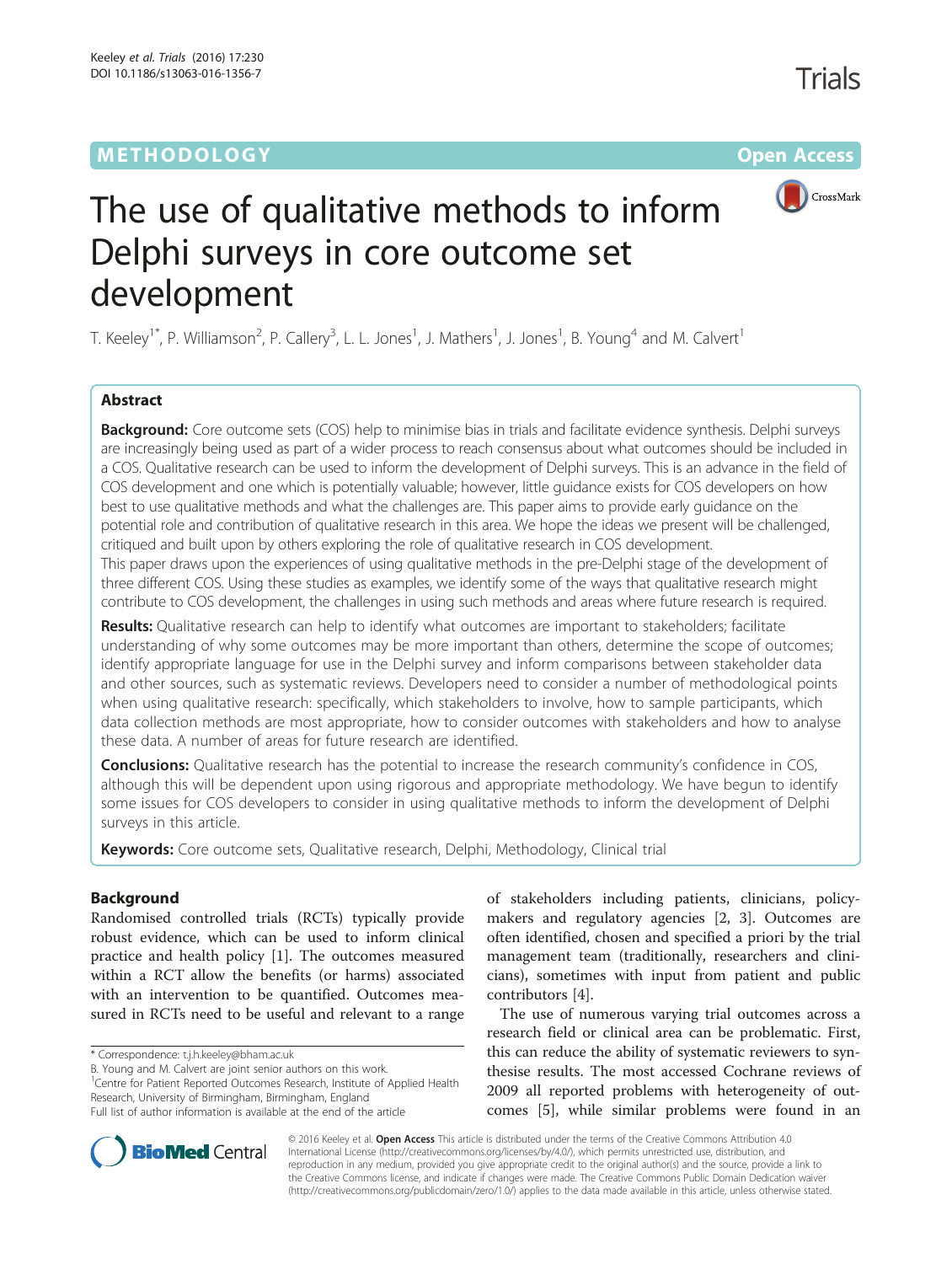analysis of the ClinicalTrials.gov database [\[6](#page-8-0)]. Second, lack of an accepted standard can lead to reporting bias, based on the significance of the findings [[7](#page-8-0)–[9\]](#page-8-0). Furthermore, outcomes that are selected solely by researchers or clinicians may not hold relevance for other stakeholders, such as patients, carers or other decisionmakers.

These problems can be addressed through the development of a core outcome set (COS) for use in a clinical area or research field. A COS is a standardised collection of outcome domains that should be reported in all controlled trials within a research area [[10\]](#page-8-0). Trialists are not restricted solely to these outcomes and can use additional outcomes to those in the core set; therefore, a COS marks the basic requirement for which outcomes need to be measured and reported in all studies in a field [[11\]](#page-8-0). Furthermore, COS development is typically focussed initially on what to measure with subsequent consideration needed of how to measure those core outcomes. In this paper we use the term 'outcome' to refer to outcome domains.

The rate of development of COS has increased over the last 10 years, to the point where close to 20 new COS were published in 2013 [\[12](#page-8-0)]. Core outcome sets have been developed for use in a wide variety of clinical specialties [[13](#page-8-0)], including cancer, rheumatology, neurology and cardiorespiratory research; for use with different populations, such as adults and children; and for use specifically in pharmaceutical or surgical research. The development of COS is attractive to funders such as the National Institute for Health Research (NIHR) and others, as it increases the chance that the 'value of their investments will be greater than the sum of the reports', through the increased ability to synthesise and compare results, as well as a greater assurance the that outcomes used in funded studies will be of relevance to stakeholders [\[14\]](#page-8-0).

The methods used in COS development exercises are important as they may influence the final COS [\[3](#page-8-0)]. Development of a COS can comprise several phases, often starting with a systematic review of the published literature to identify what outcomes have been measured in previous trials or studies in a clinical area. This may generate a 'long list' of candidate outcomes for a COS. Consensus methods, such as simple face-to-face meetings, nominal group techniques and, increasingly, the Delphi survey, may then be used to reach agreement about which outcomes are 'core' [[3](#page-8-0), [13\]](#page-8-0). The Delphi is often followed by a consensus meeting of key stakeholders to agree the final COS. Qualitative research can be used in several of these phases, but our main focus in this paper is to outline the use of qualitative research to inform Delphi surveys in COS development.

A Delphi survey is a sequential process through which the opinions of participants are sought, usually anonymously [\[11](#page-8-0)]. Participants in a Delphi survey do not interact directly; rather, after the completion of each round of questionnaires, the collated group responses are fed back to participants. In this way, equal weight is given to all those who participate and the risk of an individual or group of individuals being overly influential or dominant in the process is reduced [\[15\]](#page-8-0).

Of the 227 COS studies published up to the end of 2014, 38 (17 %) included the use of Delphi surveys, while the rate of use in ongoing studies appears to be higher still. The majority of COS studies using Delphi survey will use a modified rather than a traditional Delphi. In a 'traditional' Delphi the outcomes of potential importance would be identified solely in the first round of the Delphi through the use of an open text question [\[16\]](#page-8-0). In modified Delphi surveys in COS development, a 'long list' of outcomes is identified prior to the Delphi survey, often, as noted above, through a systematic review of outcomes measured in previous trials.

However, a list of outcomes identified through such systematic reviews may largely reflect outcomes that researchers have thought important to measure, particularly where trials predate the recent emphasis on patient and public involvement (PPI) in the design. Patients, carers and healthcare professionals might differ from researchers in what outcomes they see as important. Relying solely on systematic reviews of previous trials may lead to outcomes that are important to patients and other stakeholders being overlooked. Trialists need to have confidence that the perspectives of all relevant stakeholder groups have been heard and that their views of important outcomes are incorporated into the Delphi and, depending on the results of the Delphi, into the final COS. To address this COS developers have recently incorporated qualitative research into the development process to help ensure that the outcomes in a COS are important to the whole community of stakeholders, including patients [\[13](#page-8-0)]. Often this has involved qualitative data collection methods such as focus groups and oneto-one interviews with patients, carers and healthcare professionals [[17, 18](#page-8-0)]. However, little methodological guidance or precedent is available about how qualitative research can best be used to inform this component of COS development [[19, 20\]](#page-8-0).

#### Aim

This paper has two aims. First, we discuss the potential roles for which primary qualitative research may be used in the pre-Delphi stage of the development of a COS. Second, we highlight considerations for conducting primary qualitative research in the pre-Delphi stage of a COS development based on our experiences of using qualitative research in three COS development processes (Table [1\)](#page-2-0).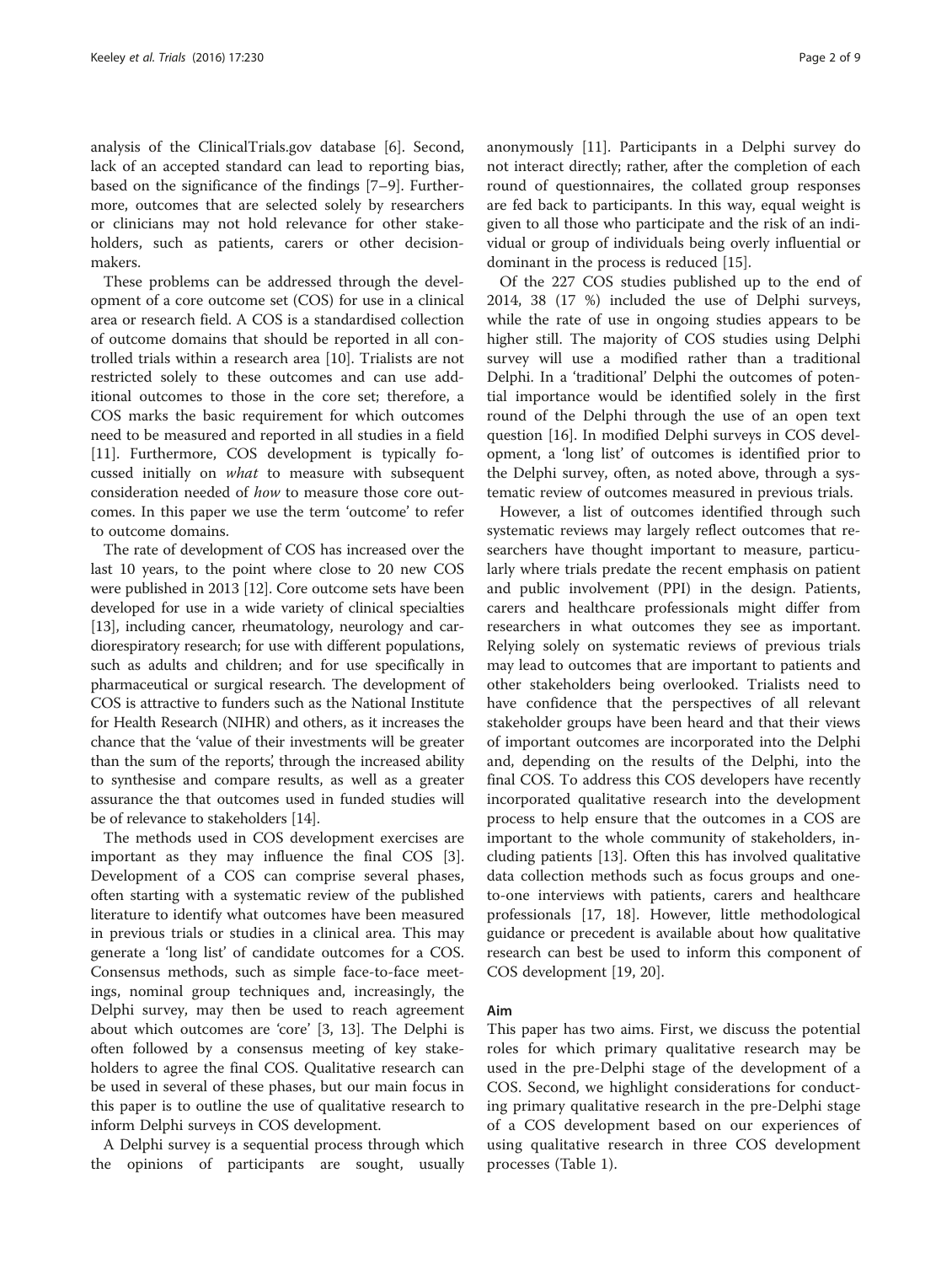<span id="page-2-0"></span>

|  |  | Table 1 Description of studies used to inform this paper |  |  |  |  |  |  |  |
|--|--|----------------------------------------------------------|--|--|--|--|--|--|--|
|--|--|----------------------------------------------------------|--|--|--|--|--|--|--|

|                                             | PARTNERS2 [30]                                                                                                                                                                  | CONSENSUS [31]                                                                                                                                                                                                                                                                                                               | mOMEnt [32]                                                                                                                                                                                                                          |  |
|---------------------------------------------|---------------------------------------------------------------------------------------------------------------------------------------------------------------------------------|------------------------------------------------------------------------------------------------------------------------------------------------------------------------------------------------------------------------------------------------------------------------------------------------------------------------------|--------------------------------------------------------------------------------------------------------------------------------------------------------------------------------------------------------------------------------------|--|
| Study title                                 | Core outcome sets for use in effectiveness<br>trials involving people with bipolar disorder<br>and schizophrenia in a community-based<br>setting                                | CONSENSUS - squamous cell CarcinOma of<br>the oropharyNx: late phaSE cliNical trialS;<br>core oUtcomeS                                                                                                                                                                                                                       | mOMEnt - management of Otitis Media<br>with Effusion in cleft palate: protocol for a<br>systematic review of the literature and<br>identification of a core outcome set using a<br>Delphi survey                                     |  |
| Qualitative<br>data<br>collection<br>method | Focus groups and one-to-one semi-<br>structured interviews, with prompts to<br>cover key discussion points. Topic quide<br>used as an aide memoire and iteratively<br>updated   | One-to-one or three-way semi-structured in-<br>terviews with patients and their carers. The<br>topic guide comprised prompts to ensure<br>key topics were explored and was iteratively<br>developed                                                                                                                          | Conversational style interviews with parents<br>including prompts to discuss topics<br>identified from relevant literature.<br>Developmentally appropriate interviews<br>with children                                               |  |
| Participants                                | Bipolar disorder and schizophrenia service<br>user and their carers and healthcare and<br>research professionals working in this area                                           | UK and US patients treated for oropharyngeal<br>squamous cell carcinoma (a type of head and<br>neck cancer) and their carers                                                                                                                                                                                                 | Parents of children with non-syndromic cleft<br>palate (including cleft lip and palate) be-<br>tween 0 and 11 years of age, who had a<br>current or past diagnosis of OME, and chil-<br>dren themselves aged 6-11 years              |  |
| Ethical<br>approval                         | Ethical approval for the study has been<br>sought and granted from the National<br>Research Ethics Service (NRES) West<br>Midlands - Edgbaston (reference number<br>14/WM/0052) | Ethical approval for this study was sought<br>and granted in the UK by the Liverpool<br>Central Research Ethics Committee<br>(reference 12/NW/0708). Approval at the<br>University of Texas MD Anderson Cancer<br>Center (Houston, TX, USA) was provided by<br>the Institutional Review Board (protocol<br>number 2013-0285) | Ethical approval for the qualitative<br>interviews with parents and children was<br>sought and granted by the National<br>Research Ethics Service - NRES North East<br>Committee - Greater Manchester East<br>(reference 11/NW/0586) |  |

The PARTNERS2 COS development is part of a larger NIHR-funded project titled: PARTNERS2: Development and pilot trial of primary care-based collaborative care for people with serious mental illness [\[33](#page-8-0)]. The mOMEnt COS development was part of a larger NIHR-funded project titled: The management of Otitis Media with Effusion in children with cleft palate (mOMEnt): a feasibility study and economic evaluation [[21\]](#page-8-0). The CONSENSUS study was conducted by Aoife Waters as part of a PhD, supported by the Medical Research Council via the North West Hub for Trials Methodology Research

This paper is not intended to be prescriptive; rather it looks to provide early guidance, which we hope will be challenged, critiqued and built upon by others exploring the role of qualitative research in COS development. We conclude by identifying a number of areas where future research may be beneficial to COS developers.

## Results and Discussion

The discussions and advice provided in this paper are based upon the experience of authors in developing three COS in different research areas, with differing participants and using different qualitative data collection methods. Box 1 summarises the COS developments which have been drawn upon.

## The role of qualitative research in core outcome set development

As noted above, qualitative research can be used in the pre-Delphi stage of a COS development for a number of purposes:

1. Identification of outcomes that are important to stakeholders

Qualitative research allows COS developers to explore the views of patients, healthcare professionals and other stakeholders in order to inform the development of a 'long list' of potential outcomes. The discursive nature of qualitative research enables participants to explain important

features of conditions and treatments in their own terms rather than requiring them to engage with a discourse of 'outcomes', which is likely to be unfamiliar to those outside clinical research. If conducted appropriately and rigorously the qualitative research should afford stakeholders the opportunity to explore and identify outcomes of importance. In turn, this should promote COS developers' confidence that all potentially relevant outcomes have been included in the first round of the Delphi survey. In doing so, stakeholders have the opportunity to set the agenda and potentially identify outcomes that researchers may not have anticipated. For example in mOMEnt, participants emphasised psychological as well as social consequences of impaired hearing, including frustration and behavioural problems in children. This contrasted with the limited reporting of these outcome domains in the literature; of the 49 papers identified in the mOMEnt systematic review, two included outcomes related to psychosocial development and six included outcomes related to behaviour [\[21\]](#page-8-0)

2. Facilitate understanding of not only which outcomes are important, but crucially why they are important Qualitative research with patients, carers and other stakeholders can allow a greater understanding of why an outcome is of importance. For example, in PARTNERS2 employment was found to be an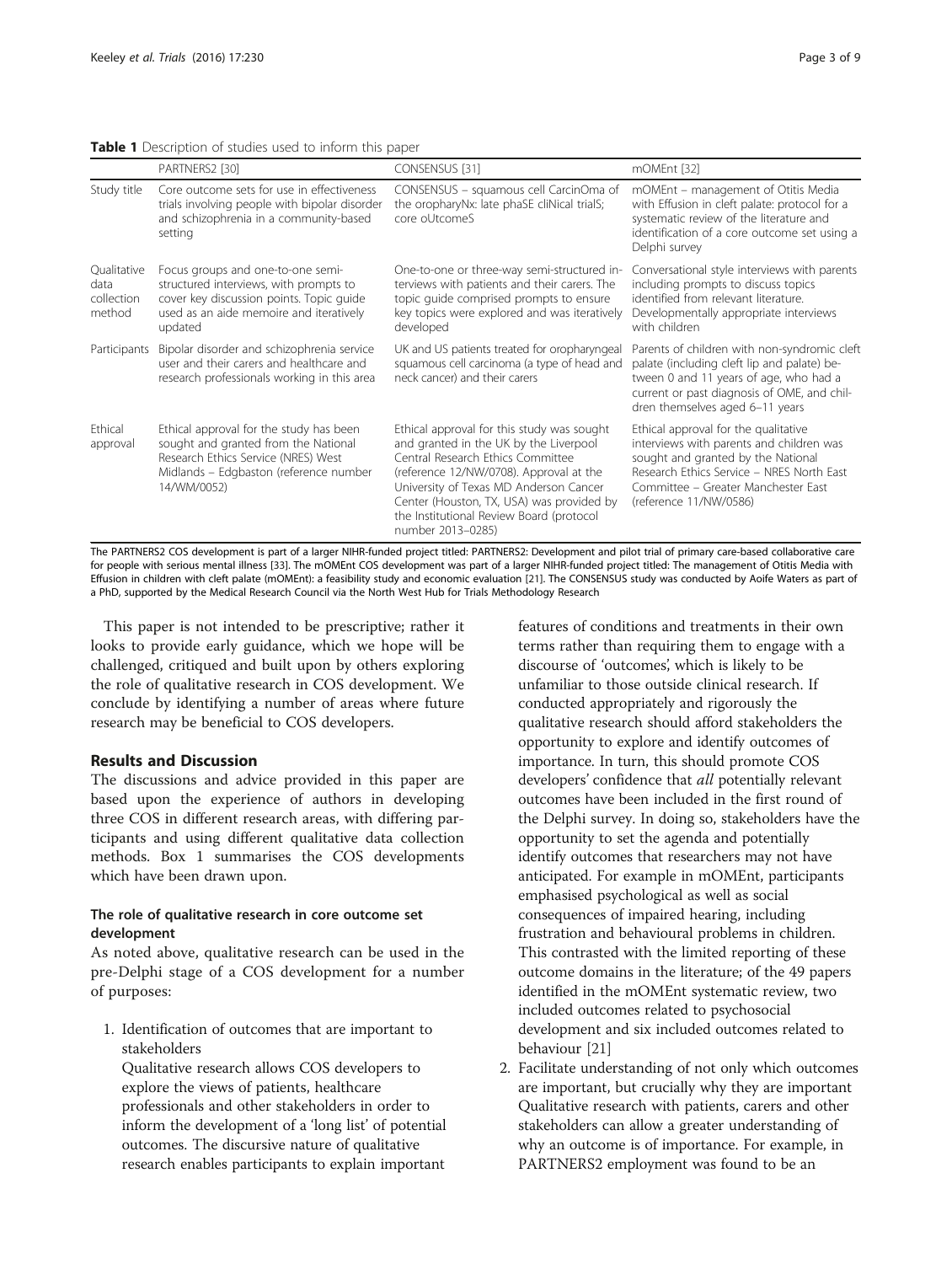important social outcome for many people recovering from serious mental illness, and was identified in both the literature review and primary qualitative research. However, the qualitative research allowed us to understand that suitable employment was more important than employment per se and that its importance stemmed from the financial security, meaningful role, structure to the day or the connectedness which attending a workplace can allow. By illuminating the context in this way, qualitative research can ensure that meaningful and accurate outcomes are taken forward into the Delphi survey and brief yet informative descriptions to accompany outcome names are developed to help to ensure that participants can interpret a Delphi survey. Furthermore, findings from qualitative research may help to inform discussion at the later consensus meeting (particularly if there are disagreements among stakeholders), facilitating agreement on the final set

- 3. Determining the scope of outcomes Qualitative research may also allow the scope of outcomes to be defined in a way which holds most relevance to stakeholders in the Delphi. Take the example of quality of life, which is a frequently measured and reported outcome in trials. There are numerous different conceptualisations of quality of life that can be measured, varying from broad definitions, such as global quality of life, capability or well-being, to narrower definitions, such as healthrelated quality of life or disease-specific quality of life. Furthermore, within health-related quality of life, there are subdomains of physical functioning and psychological well-being. Qualitative research can be used to delimit the scope of the domain and ensure that the breadth of domain taken forward to the Delphi is appropriate
- 4. Identification of appropriate language for use in a Delphi survey

The language used to describe outcomes in clinical trial publications may differ markedly from the language used by patients, carers and other stakeholders. Qualitative research that identifies and describes outcomes using participants' own narratives can help COS developers to label and describe outcomes in ways that make sense to the stakeholders participating in the Delphi survey. This is important to ensure a Delphi survey is accessible. For example, based on qualitative findings the research team may choose to describe the outcome of isolation as 'feeling cut off and distant from friends' or the outcome of aggression as 'getting wound up, angry or lashing out'

5. Comparison with other stakeholder data or alternative sources of outcome data Finally, outcomes derived from qualitative data collected from different stakeholder groups, such as service users, carers and healthcare professionals can be compared within the study to understand areas of discordance. When used in combination with a systematic review of current outcomes this can allow the COS developers to assess whether the 'standard' outcomes used in trials in that research area are inclusive of the outcomes that stakeholders think should be measured. Or, whether the outcomes currently used in a research area may be missing important domains and should be supplemented when taken into round 1 of the Delphi survey. For example, in PARTNERS2 'symptoms' was identified as an important outcome by service users and carers, healthcare professionals and through the review of literature. However, a clear area of discordance was found whereby service users emphasised 'living with existing symptoms' as important, while the healthcare professional data and the review data focused on 'symptoms' reduction'. In this case, both outcomes are being taken into the Delphi, with correct terminology and descriptions used to ensure the differences in the two domains were evident to Delphi participants.

Deciding when qualitative research might not be needed? As discussed above, qualitative research may allow the views of a broad range of stakeholders to be included in the development process of a COS and facilitate a move away from researcher-only selected outcomes. However, qualitative research can be resource-intensive; both in terms of time and costs and the requirement for specialist input from qualitative experts. COS developers may want to consider whether such work is needed in the particular clinical area for which they are developing the core set. Developers may want to consider the following points: What is the level of PPI in the research area? If there has been a high level of PPI input into relevant trials and research studies, it may be reasonable to assume that outcomes in the area already reflect the perspectives of these stakeholders, although this may be challenged on the grounds that PPI is not research. Developers might also want to explore whether there are existing qualitative datasets that could help to identify outcomes of importance to stakeholders. If relevant studies have been conducted in the area, it may be possible for these data to inform the COS development through secondary analysis. How challenging is the phrasing of outcomes in the Delphi thought to be? For populations or areas where participants are likely to be particularly sensitive to the wording of outcomes, such as children or end of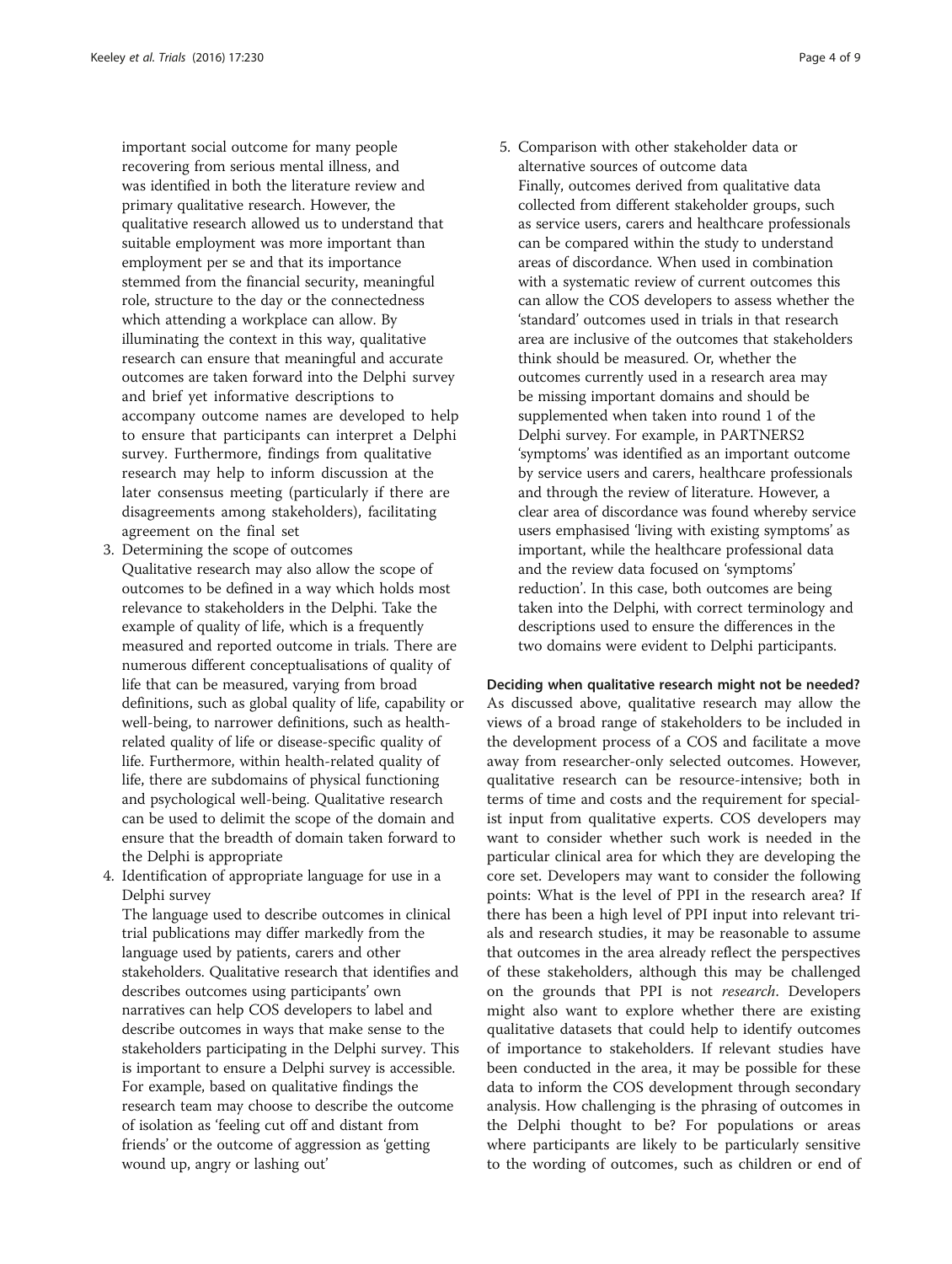life care, the extra investment may be beneficial to ensure the wording is acceptable and appropriate. These are some points which developers may want to consider; however, this is not an exhaustive list and other considerations may be important.

## Challenges in using qualitative research to inform the development of core outcome sets Which stakeholders to include?

It is important to consider which stakeholders to include as participants in qualitative research to best inform COS development. Being a participant in a qualitative study demands no prior knowledge of concepts such as 'outcomes', and no understanding of research processes or the rationale for COS (see section below on discussing outcomes). Therefore, qualitative data collection methods are appropriate when working with stakeholder groups such as patients, carers and healthcare professionals for whom such topics may be unfamiliar.

Patients have valuable first-hand experience of living with the illness and receiving treatments and knowledge about which outcomes are important to them. Healthcare and health research professionals may have experience of treating a number of patients or observing a number of research projects and, therefore, understand how an illness manifests itself in different individuals or the different treatment effects in individuals. Other stakeholders such as carers, who are typically spouses or family members, can provide useful perspectives as 'involved witnesses'.

While our experience indicates that patients, carers and professionals tend to identify some similar outcome domains as important, there have also been some differences. For example, in PARTNERS2 when talking about physical health outcomes patients identified broad areas such as weight gain and reduced physical activity; whereas professionals talked about specific clinical outcomes, such as diabetes and blood pressure. Or, when discussing social outcomes, such as being able to participate in a work environment, healthcare professionals identified the ability to work as an important outcome; whereas patients and carers identified subtly different outcomes of participation in work that is appropriate to their condition (e.g. flexible working), and participation in a role that made them feel valued, as important outcomes.

There are indications from the broader literature that the differences we found between the outcomes that stakeholders identify (and the added value of including patients and carers) are widespread in this type of study. Qualitative studies have found that patients may prioritise different outcomes to healthcare professionals [[22](#page-8-0), [23\]](#page-8-0) and may also identify additional important outcomes [[24\]](#page-8-0).

#### Sampling

The pre-Delphi stage of the development of a COS needs to identify outcomes that are relevant to all stakeholders. A number of studies of qualitative outcomes have reported difficulty accessing a broad range of participants [\[17](#page-8-0), [22, 24](#page-8-0)]. Therefore, it is important that the sampling strategy facilitates access to patients, carers, professionals and other participant groups who have experience of the illness for which the COS is being designed. If a key aim of pre-Delphi qualitative research is to ensure no outcomes are overlooked, there is a strong case for using a sampling strategy designed to identify a maximum variation sample, as this would be more likely to identify the wide range of outcomes of interest.

Purposive sampling can be used to recruit heterogeneous maximum variation samples, where people differ by select characteristics [\[25\]](#page-8-0). This allows participants to be selected based upon characteristics which might be anticipated to influence the outcomes they perceive as important [\[26](#page-8-0), [27\]](#page-8-0). Parents of children of all ages in the mOMEnt study identified hearing as an important outcome. However, their concerns about hearing differed between parents of preschool children (0–4 year-olds) who focused on speech and language; parents of young primary school children (5–7 year-olds) who emphasised effects on social interaction; and parents of older primary school children (8–11 year-olds) who were concerned about social interaction and educational performance [\[21\]](#page-8-0). These differences highlight the importance of including variation in a sample, in this case diversity of age and development of children.

Qualitative samples are normally smaller in size than quantitative samples, as quantification of incidence is not the focus of this research. Rather the purpose is to collect rich data that allows in-depth exploration and understanding of different research questions [\[28\]](#page-8-0). Normally there will come a point of diminishing return when new interview or focus group data cease to contribute to the analysis, and the research team will decide to stop data collection (the point of conceptual saturation). In the PARTNERS2 interviews with healthcare and research professionals this was noted after 14 interviews, with a further two interviews conducted to check that data saturation had been reached. A larger sample size may be required if particular diversity is needed in some characteristics. For example, as well as sampling participants from both the US and UK, the CONSENSUS study aimed to include a diverse group of patients in terms of sociodemographic, disease and treatment characteristics and, therefore, recruited over 30 patients and their carers. The mOMEnt study included a range of three cleft malformation types (palate only or in combination with either unilateral or bilateral cleft lip) and four treatment pathways (ventilation tubes, hearing aids, both, or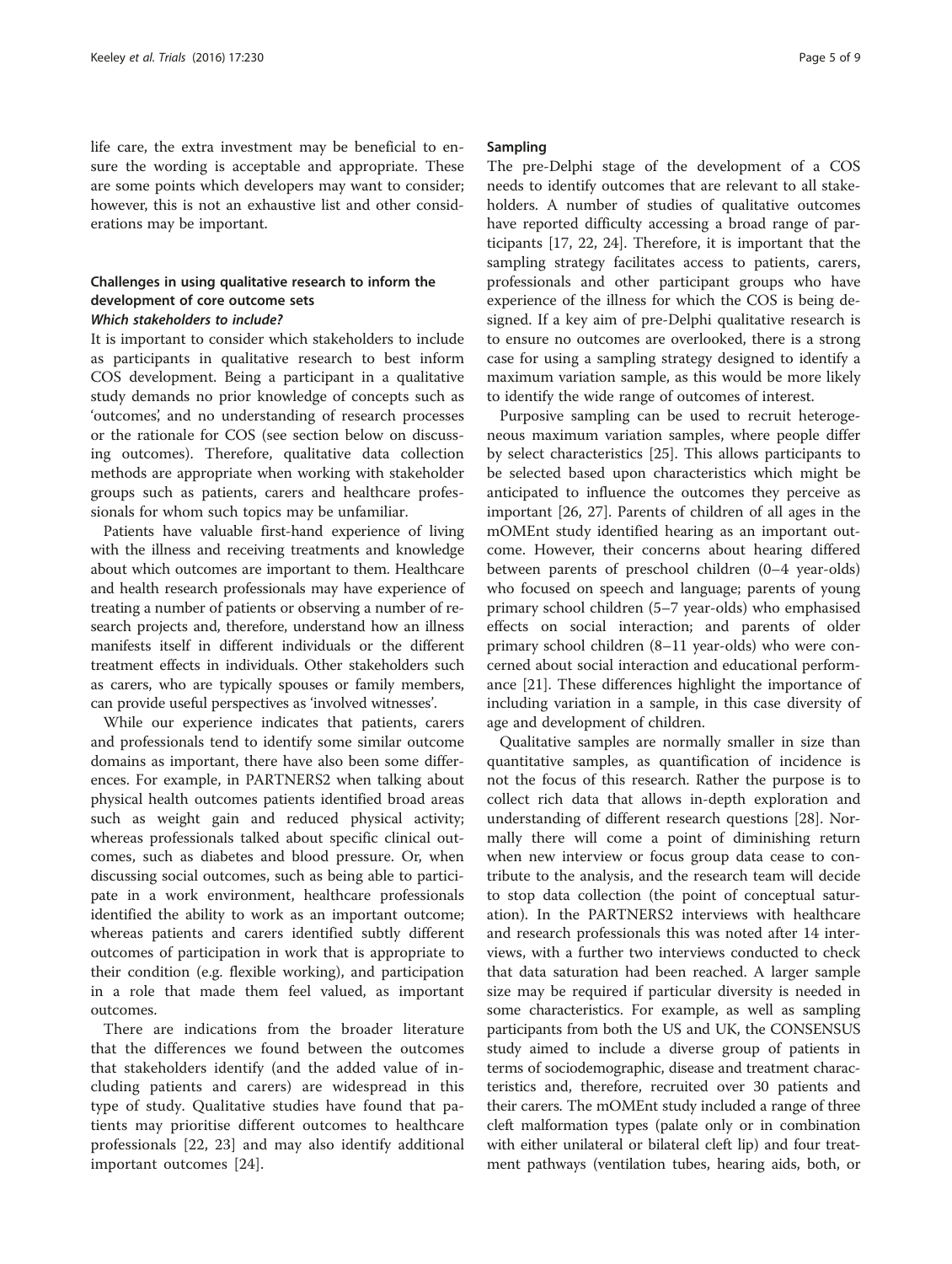watchful waiting) resulting in a qualitative sample of 37 children.

#### Discussing trial outcomes

Qualitative research in the early phases of COS development will be focused on identifying outcome domains that are important to participants. Our experience suggests that the concept of an outcome can be rather obscure and challenging for patients, carers and other stakeholders to engage with. Patients and carers cannot be expected to be in a position to engage meaningfully with questions such as 'what outcomes do you think we should measure in a trial of treatment for your illness?' In the mOMEnt study parents did not respond readily to the notion of 'outcome'. Therefore, parents were prompted to consider what they thought an intervention should achieve (Table 2). Despite this two parents did not distinguish between process (for example 'good aftercare') and outcomes. In the PARTNERS2 we also found that some healthcare professionals, researchers and commissioners also struggled to discuss outcomes directly. Our experience is likely to be reflective of challenges experienced by the broader research community, with a number of studies reporting similar challenges [\[17](#page-8-0), [22](#page-8-0)].

To address this, careful consideration needs to be given to how outcomes are going to be elicited and discussed when designing qualitative research [\[29](#page-8-0)]. Normally this planning would involve consultation with relevant patient groups in order to inform the design of the research. Further consideration and consultation will be needed when developing the topic guide or interview schedule, when planning the prompts to be used and when iteratively developing these over the course of semi-structured interviewing to expand and explore participants' accounts. Encouraging a discussion of how an

illness has affected a person's life, which parts of their life they may perceive to have lost and what things they hope to gain through treatment/care was found to be a fruitful way of approaching the discussion in all three of the studies used as examples in this paper. In CONSEN-SUS one-to-one interviews allowed patients to provide a chronological narrative of their lives as they underwent treatment and beyond. Over the course of their interviews patients spoke of how outcomes that were important early in treatment sometimes differed to those that became important at later stages. Interviews for the mO-MEnt study commenced by inviting parents to tell the story of their child's otitis media with effusion (OME) (or 'glue ear'). These accounts provided narratives of the context of experiences of the condition and interventions and included implicit references to outcomes. As the interview progressed the participants were asked to discuss outcomes more explicitly. While in PARTNERS2 participants were encouraged to think back over how their illness had changed their lives and to discuss their goals in living with their condition. Later in the interview participants were encouraged to think about these changes and goals in terms of research outcomes. These may be reflective of similar approaches taken by other studies. For example, a qualitative study by Allard et al. to identify key outcomes for children with neurodisability reported discussing outcomes by asking parents and carers about 'aspects of health' and using a visual aid in the discussion with children [\[17\]](#page-8-0). Similarly a qualitative study building the basis for a COS in rheumatoid arthritis asked patients about how they know when a intervention is working, what 'returning to normal' meant to them and what makes them feel well [[22\]](#page-8-0). For all studies used as examples herein, allocating time to these early discussions in focus groups and interviews helped to identify outcomes of relevance and

Table 2 Questions and prompts used by authors to discuss outcomes

| Discussions with patients                                                                                                                                                                                                                                                                                                                                                                                                                                                                                                                                                                                                                                           | Discussions with healthcare/researcher professionals                                                                                                                                                                                                                                                                                                                                                                                                                                                      |  |  |  |
|---------------------------------------------------------------------------------------------------------------------------------------------------------------------------------------------------------------------------------------------------------------------------------------------------------------------------------------------------------------------------------------------------------------------------------------------------------------------------------------------------------------------------------------------------------------------------------------------------------------------------------------------------------------------|-----------------------------------------------------------------------------------------------------------------------------------------------------------------------------------------------------------------------------------------------------------------------------------------------------------------------------------------------------------------------------------------------------------------------------------------------------------------------------------------------------------|--|--|--|
| PARTNERS2<br>'I would like you to think about how your mental health problems have<br>changed your life and what you have lost because of them.'<br>This time rather than thinking about what you have lost, I would like<br>you think about what your goals are in living with your symptoms.'<br>'Since your diagnosis and treatment has life changed for you? In what<br>ways has life changed?'<br><b>CONSENSUS</b><br>'What's a good day like for you? What's a day like which is not so good'<br>'What would you say your priorities are in life at the moment? What<br>would you have said if I'd asked that question before your illness and<br>treatment?' | PARTNERS2<br>'How does schizophrenia/bipolar disorder affect a person's life? What do<br>they lose?'<br>'What outcomes are you/should we looking to achieve when delivering<br>care or support to people with bipolar disorder/schizophrenia?'<br>'What are you looking to improve in the person's life?'<br>'Are different outcomes important to patients at different stages in their<br>illness? At different stages in their health? Controlled versus stable?<br>Diagnosis versus later management?' |  |  |  |
| mOMEnt - Discussion with parents: 'What do you think grommets (VTs)<br>or hearing aids (HAs) should do for a child with glue ear?'<br>mOMEnt - Discussions with children: 'What was "good" and "not so<br>good" about VTs or HAs?'                                                                                                                                                                                                                                                                                                                                                                                                                                  |                                                                                                                                                                                                                                                                                                                                                                                                                                                                                                           |  |  |  |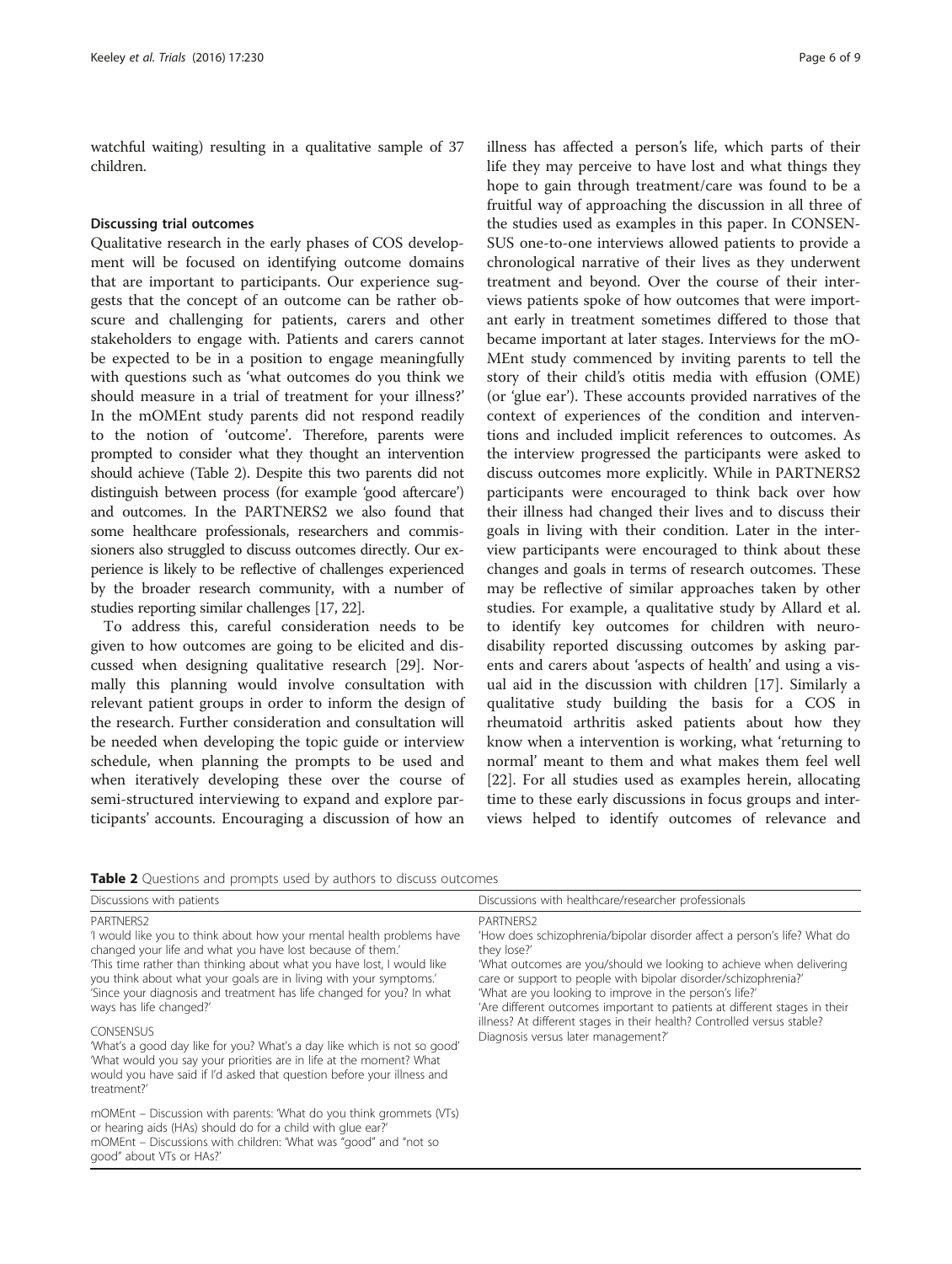provided the basis for later discussions about which of the points discussed they felt were relevant to measure as outcomes in a research setting.

## Focus groups or interviews?

If the purpose of qualitative research prior to a Delphi survey is to identify a complete list of outcomes which may be important to stakeholders, then a data collection method that allows the patient's journey to be understood may be most effective. However, if the purpose is to define the scope of the outcomes or the language, then an approach that allows convergences and divergences between different stakeholders to be identified may be most appropriate. However, often the objective of pre-Delphi qualitative research is to inform both a complete list and increase understanding of outcomes, which may call for a mix of qualitative data collection methods. Focus groups and one-to-one interviews are two ways in which qualitative data can be collected. These two methods of data collection have important differences which need to be considered when identifying outcomes in COS development.

In a one-to-one interview, data are generated through an interaction between the interviewer and the participant. A semi-structured format helps to ensure that the most important aspects are covered, while allowing the participant flexibility to explore concepts important to them. As described above this may involve participants giving an account of their illness and treatment experience, which researchers can interpret to identify outcomes which are important to patients.

In a focus group, data are generated through an interaction between the participants which is facilitated by the researcher. Participants are in a position to listen, discuss, agree, question or clarify points that are raised by other participants in the group. This synergistic discussion aims to facilitate participants in exploring outcomes which are important to them or the people they care for. Group discussion can help patients to see how their experiences differ to those of other participants in the groups and thereby help to identify outcomes which are important to them, or to challenge outcomes which are not important to them. However, there are drawbacks too. The logistics of completing groups can be challenging. Just as some people will dislike the idea of participating in an individual interview and prefer being part of a group, others may perceive a group discussion as intimidating and inhibitive. Additionally, a typical focus group involving 8–9 participants and lasting 90–120 minutes provides each individual with an average of only 10–15 minutes of speaking time, which can constrain the range of outcomes discussed.

Our experience of using focus groups in COS development indicates that while outcomes were discussed in

depth, fewer outcomes were identified and understanding the patient journey and outcomes of importance at different stages was difficult. To address this challenge in PARTNERS2 we used a number of methods to collect non-verbal data, where participants were given the opportunity to write down outcomes of importance to them on slips of paper or 'post-it' notes. These data were then either used to inform discussion later in the focus group or were collected solely as written data. In some instances this exercise was designed to hide the identity of the note's author to allow sensitive outcomes to be identified and subsequently discussed without embarrassment or inhibition.

#### Analysis of data

When analysing the data from a qualitative study to support COS development, a focus must be maintained upon the particular purpose of the research. If, as described above, the main purpose of the research is threefold (to identify outcomes, define the scope of outcomes and identify common language) this must be reflected in the analysis. In many cases analytical approaches that code, label and index data will facilitate the process of identifying relevant outcome domains for the Delphi. Paying attention to, and maintaining the language of, the study participants will allow identification of common language. This should be part of an interpretive process whereby analysts consider the data as a whole in identifying relevant and understandable outcomes.

In the CONSENSUS study, for example, the coding, labelling and indexing of data, allowed the identification of the fact that patients tended to talk at length about the impact of treatment on aspects of their quality of life and how in contrast, survival was often mentioned only in passing or indirectly. One interpretation might be that survival was less important to these patients than aspects of their quality of life. However, considering the data and the interview as a whole the CONSENSUS team's interpretation was that issues of life and death were difficult for patients to talk about. In the context of interviews where patients were describing the months of unpleasant treatment that they had endured to improve their chances of surviving the illness, the importance of survival did not need to be laboured.

#### Future research

The use of qualitative research in the development of COS is increasing. This paper has described the potential benefits of qualitative research, indicated some of the challenges faced and provided examples of methods which may help to overcome them. The advice and guidance provided in this paper, which is not intended to be prescriptive, is based largely on the authors' experiences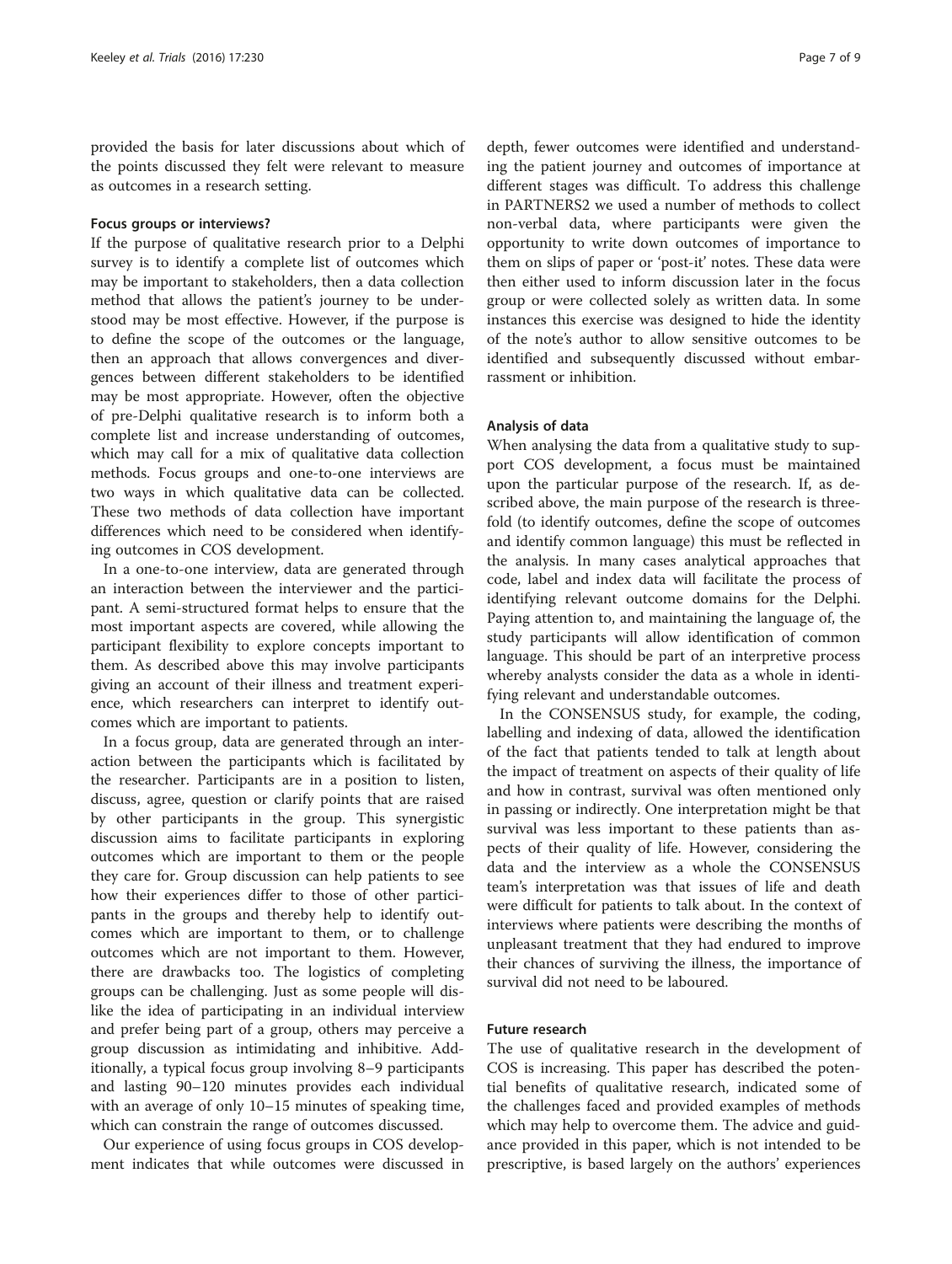of using qualitative research in the context of wider COS development projects. A better understanding of the role and contribution of qualitative research in COS development will depend on future methodological research. The following areas are identified as in particular need of such research.

#### Methods of data collection

More knowledge is needed on the differences in data collected from one-to-one interviews versus those collected from focus groups. As noted above our experience suggests that differences may arise; however, the nature and impact of differences on what is learnt and the associated resource use is not clear without further exploration. By reflecting on the use of qualitative data collection methods in COS development exercises to date, future research can be designed to assess whether interview and focus group data yield the same depth of meaning and understanding about stakeholder preferred outcomes and the extent and implications of any differences. Of course this cannot be considered in isolation from the points below.

#### Discussing outcomes

The way that outcomes are introduced to research participants and the framing of the discussion that follows will likely have a notable impact upon data collected. Research into the best ways to discuss outcomes with patients, carers and healthcare professionals – and whether to avoid overt discussions of 'outcomes' altogether – would help to ensure that participants are able to fully contribute to COS development process [\[29\]](#page-8-0).

#### Analysing data

It is essential to understand the approaches to qualitative analysis that will be most informative for COS development. The need to go beyond a simple cataloguing of outcomes to form a deeper understanding of what participants wanted from treatments was identified in each of the COS development examples provided here.

#### **Sampling**

Understanding the impact of different sampling techniques is essential. As noted above, based on our experience, maximum variation sampling seems to be most likely to identify potentially important outcomes. However, confirmation of this and the potential effects of convenience or opportunistic sampling is vital.

## Use of existing qualitative research

There is a large and expanding qualitative research literature on a wide range of different conditions and treatments and there are likely to be several such studies in particular disease areas that could potentially contribute

to COS development, or even avoid the need to collect new qualitative data, which can be resource-intensive. Where qualitative datasets are available, secondary analysis of these may similarly negate the need for primary data collection, although research is needed to examine the extent to which such data, which will likely have been collected for very different purposes, can be used to inform COS development. Future research about how to usefully incorporate these data into COS development is of importance.

#### Conclusion

The use of qualitative research in the pre-Delphi stage of COS development is a novel methodological advance which brings a number of potential benefits. These benefits all relate to the primary goal of ensuring that all stakeholder perspectives are represented in the final COS, whether through identification of outcomes, understanding the importance of outcomes or identifying patient and carer language. Our experience suggests that with these benefits come a number of challenges. This paper suggests a number of potential methodological solutions, which we hope will be investigated further by researchers in this field.

#### Abbreviations

COS: core outcome set; PPI: patient and public involvement; RCT: randomised controlled trial.

#### Competing interests

The authors declare that they have no completing interests.

#### Authors' contributions

All authors have made substantial contributions to the conception and writing of this paper and have seen and approved the final draft. TK led the writing of the paper. TK, BY and PC provided detailed information of methods used. BY, JM and LLJ provided expert advice and guidance on qualitative methodology. PW provided detailed advice on continuing and ongoing COS development, methodology and standards. JJ provided advice on previous and ongoing COS development and their use of qualitative methods. MC provided expert advice on trial methodology and trial outcomes.

#### Acknowledgements

The authors would like to acknowledge and thank the PARTNERS2 (funded by the National Institute for Health Research (NIHR) Programme Grant for Applied Research programme (grant reference number RP-PG-0611-20004), mOMEnt (funded by the National Institute for Health Research Health Technology Assessment Programme (project number 09/167/02)) and CONSEN-SUS (supported by the Medical Research Council (grant number G0800792) via the North West Hub for Trials Methodology Research) research teams. The views expressed are those of the author(s) and not necessarily those of the NHS, the NIHR, the MRC or the Department of Health.

#### Author details

<sup>1</sup> Centre for Patient Reported Outcomes Research, Institute of Applied Health Research, University of Birmingham, Birmingham, England. <sup>2</sup>Department of Biostatistics, MRC North West Hub for Trials Methodology Research, University of Liverpool, Liverpool, England. <sup>3</sup>Midwifery and Social Work School of Nursing, University of Manchester, Manchester, England. 4 Department of Psychological Sciences and MRC North West Hub for Trials Methodology Research, University of Liverpool, Liverpool, England.

Received: 19 December 2015 Accepted: 22 April 2016 Published online: 04 May 2016